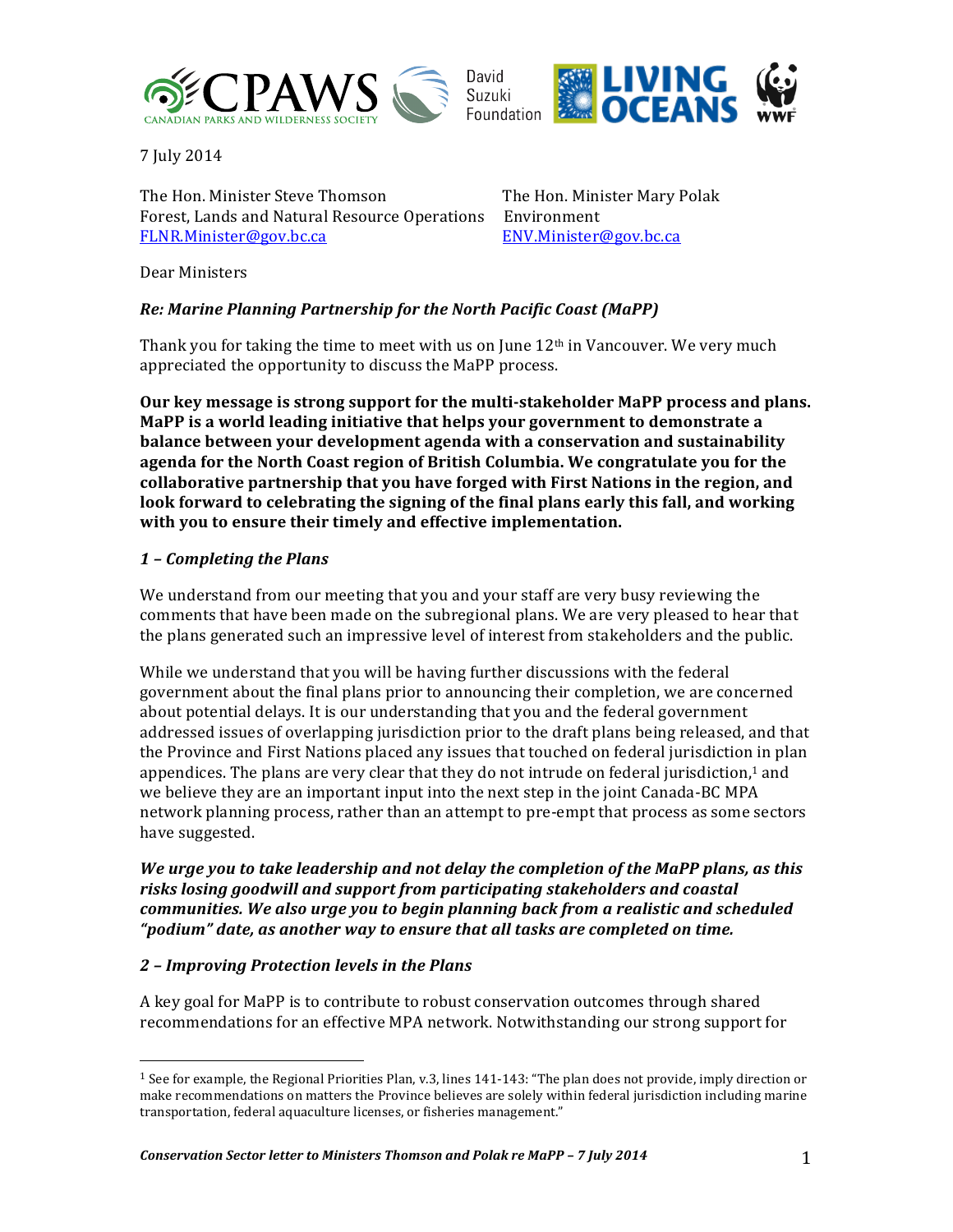



the process and the resulting plans, we must point out that a balance of development and conservation has not yet been achieved in the plans, given that 85% of the region remains open to a variety of uses, and only about  $15\%$  is being recommended overall for protection in the MaPP region. We point out the extensive scientific literature on the benefits of marine protected areas, for both biodiversity and a healthy marine economy, especially for local communities, recreation and tourism, and healthy fisheries. The conservation sector has provided extensive comments on the plans, including recommendations for opportunities to improve on the proposed protection zones in the plans.

We request that you give serious consideration to protecting additional areas of *ecological significance in these zones, recognizing that this will continue to enhance the areas outside of these zones.*

# *3 – IUCN Protected Area Categories*

We are pleased to see that since our meeting, that you have released the Canada-BC MPA network strategy. We note that articulating IUCN categories for MPAs is a commitment in the strategy, and urge you to retain the IUCN categories recommended for protection zones in the MaPP plans. The specification of these categories in the plans was developed and agreed to by all sectors at the subregional planning tables, and clearly demonstrates the level of protection and types of uses that should be considered through the future Canada-BC MPA network development process. IUCN categories are the appropriate designations for governments to use in establishing MPAs, and we strongly support the use of this common language to describe these areas. We note that the MaPP Protection Management Zones meet the globally accepted definition of protected areas as defined by the IUCN<sup>2</sup>, and as such, believe these categories are the best way to describe the zones. Changing the categories at this point would undermine the stakeholder engagement and overall process.

# We urge you to retain the *IUCN* categories in the plans for clarity, consistency with the *common language of protected areas, and to maintain the MaPP's process integrity.*

# *4 – Plan Implementation*

 

The opportunity to achieve a balance between development, conservation and sustainability hinges on your leadership in implementing the plans. Without plan implementation, BC's natural bounty which supports livelihoods in coastal communities and profits of international companies, will degrade to the point where these are no longer lucrative. 

Given all the dedicated work by provincial and First Nations staff, as well as stakeholders and communities in the development of these world-leading plans, it is critical that the Province and First Nations leadership develop an inclusive and effective implementation plan that includes funding, a dedicated new provincial marine team with MaPP implementation evident in their Service plans and internal training curricula, and a strategy for stakeholder and community involvement. When the plans are ratified, they should

<sup>&</sup>lt;sup>2</sup> "A protected area is a clearly defined geographical space, recognized, dedicated and managed, through legal or other effective means, to achieve the long term conservation of nature with associated ecosystem services and cultural values." Guidelines for Applying the IUCN Protected Area Management categories to Marine Protected *Areas,* IUCN, 2008.